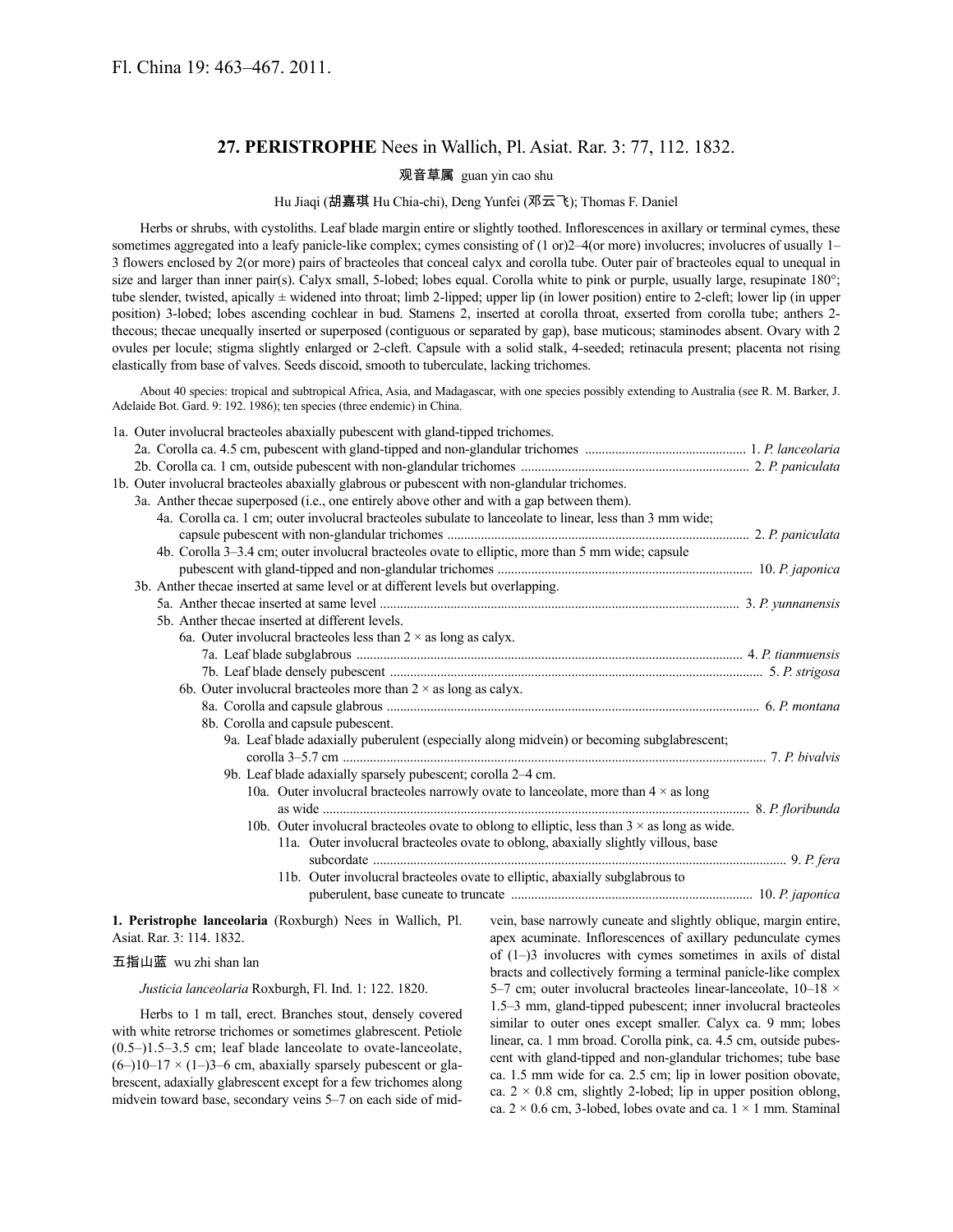filaments ca. 1.8 cm, glabrous; anther thecae oblong, ca.  $3 \times$ 0.6 mm, superposed. Capsule 1.4–1.8 cm, pubescent with gland-tipped trichomes. Seeds ca.  $3 \times 2$  mm, smooth. Fl. Dec– Mar, fr. Mar–Jun.

Wet places; 500–700 m. Hainan, Yunnan [India, Laos, Myanmar, Thailand, Vietnam].

**2. Peristrophe paniculata** (Forsskål) Brummitt, Kew Bull. 38: 451. 1983.

# 双萼观音草 shuang e guan yin cao

*Dianthera paniculata* Forsskål, Fl. Aegypt.-Arab. 7. 1775; *D. bicalyculata* Retzius; *Dicliptera paniculata* (Forsskål) I. Darbyshire; *Justicia bicalyculata* (Retzius) Vahl; *Peristrophe bicalyculata* (Retzius) Nees.

Herbs to 1.2 m tall, erect, perennial. Stems hirsute, usually 4- or 6-angled. Petiole 3–12 mm; leaf blade ovate to lanceolate,  $(1–)3–4.5 \times (0.5–)1.5–2$  cm, abaxially scabrid, adaxially slightly scabrid, base attenuate to broadly cuneate, margin remotely serrulate and slightly ciliate, apex acuminate, acute, or sometimes rounded. Inflorescences of axillary pedunculate cymes with (1–)4(or more) involucres (cymes sometimes branching internally) in axils of leaves or bracts and collectively often forming a terminal leafy panicle-like complex; rachis and inflorescence branches pubescent; outer involucral bracteoles unequal, abaxially pubescent with gland-tipped (sometimes absent) and nonglandular trichomes, larger outer involucral bracteole  $\pm$  linear, ca.  $10 \times 2$  mm, 1-veined, and apex acute and mucronate, shorter outer involucral bracteole subulate to lanceolate, ca.  $6 \times 0.1$ mm; inner involucral bracteoles narrowly linear to subulate, unequal in length. Calyx lobes lanceolate, ca. 3 mm, outside sparsely pubescent with non-glandular trichomes, inside sparsely pubescent with sessile gland-tipped trichomes, margin membranous at base, apex long acuminate. Corolla light to dark purple, ca. 1 cm, outside pubescent with non-glandular trichomes; tube basally cylindric for ca. 5 mm; lip in lower position narrowly elliptic,  $5-7 \times 1-2$  mm, apex emarginate; lip in upper position elliptic,  $3-7 \times 2-3$  mm, 3-lobed. Staminal filaments ca. 5 mm, white hairy; anther thecae ovoid, superposed, not touching. Ovary ovoid, pubescent and glandular; style glabrous; stigma 2-lobed. Capsule 0.9–1.3 cm, pubescent with non-glandular trichomes. Seeds 2.2–2.5 mm, rough and tuberculate. Fl. Aug–Dec, fr. Oct–Feb.

Weedy areas, roadsides; 600–2200 m. Guangxi, Sichuan, Yunnan [Cambodia, India, Indonesia, Malaysia, Myanmar, Nepal, Pakistan, Philippines, Thailand, Vietnam; tropical Africa, Australia].

**3. Peristrophe yunnanensis** W. W. Smith, Notes Roy. Bot. Gard. Edinburgh 10: 187. 1918.

#### 滇观音草 dian guan yin cao

Herbs 1–2 m tall. Stems sulcate, densely grayish pubescent when young, later glabrescent. Petiole 1–10 mm; leaf blade lanceolate to ovate,  $2.5-3 \times$  ca. 1 cm, abaxially pubescent, adaxially sparsely puberulent especially on veins or glabrescent, base cuneate, margin entire, apex acuminate. Outer involucral bracteoles linear, ca. 3 mm; inner involucral bracteoles 2.5–6 mm. Calyx 5–7 mm; lobes linear, glabrous or subglabrous, apex acute. Corolla pink to violet, ca. 1.8 cm, outside slightly pubescent. Staminal filaments basally pubescent; anther thecae oblong, ca. 2 mm, parallel, inserted at same level, touching each other. Capsule not seen. Fl. Apr, Aug.

● Thickets; 1900–2200 m. Sichuan, Yunnan.

**4. Peristrophe tianmuensis** H. S. Lo, Bull. Bot. Res., Harbin 8(1): 4. 1988.

# 天目山蓝 tian mu shan lan

Herbs 30–35 cm tall. Stems 6-angled, pubescent. Petiole 3–10 mm; leaf blade broadly ovate,  $1.5-6 \times 1-4$  cm, both surfaces subglabrous, secondary veins 3–6 on each side of midvein, base broadly cuneate to subrounded, margin entire, apex cuspidate to acute. Cymes terminal or pseudo-axillary; outer involucral bracteoles narrowly lanceolate, 3.5–6 mm, pubescent; inner involucral bracteoles similar to outer involucral bracteoles. Calyx ca. 3 mm; lobes linear, pubescent. Corolla light purple, ca. 2 cm; tube slender; lip in lower position oblong-elliptic, ca. 1 cm, apex emarginate; lip in upper position oblong-spatulate, minutely 3-lobed. Staminal filaments 7.5–8 cm, pubescent; anther thecae linear, parallel, inserted at different levels, touching each other for 2/3 of length. Ovary pubescent; style ca. 2 cm, glabrous. Capsule 8–9 mm, pubescent. Seeds ca.  $1.2 \times 1.2$  mm. Fl. Aug, fr. Oct.

● Thickets. Zhejiang (Tianmu Shan).

**5. Peristrophe strigosa** C. Y. Wu & H. S. Lo, Fl. Hainan. 3: 596. 1974.

#### 糙叶山蓝 cao ye shan lan

Herbs 40–100 cm tall, annual. Stems 6-angled, pubescent. Petiole 1.5–2.5 cm; leaf blade ovate to lanceolate-ovate,  $7-13 \times$ 3–5.5 cm, both surfaces densely pubescent, secondary veins 6– 8 on each side of midvein, base broadly cuneate, margin entire, apex acuminate to shortly caudate. Cymes terminal or axillary, 3(or 5)-branched, with 3–5 involucres; peduncle ca. 4 mm; outer involucral bracteoles ovate, ca.  $5 \times 2$  mm, concave, apex aristate; inner involucral bracteoles subulate, ca. 2.5 mm. Calyx ca. 5 mm; lobes linear-lanceolate, apex acuminate. Corolla purple, ca. 4.2 cm, outside pubescent; tube basally cylindric for ca. 2.4 cm; lip in lower position elliptic-obovate, ca.  $1.6 \times 0.6$  cm, apex obtuse to retuse; lip in upper position oblong, ca.  $1.6 \times 0.5$ cm, slightly narrowed at tip, 3-lobed, lobes suboblong and ca. 1  $\times$  1 mm. Staminal filaments ca. 1 cm, pubescent; anther thecae linear, parallel, inserted at different levels. Ovary oblong, ca. 2 mm, pubescent; style ca. 3.5 cm, glabrous. Capsule clavate, ca. 1.7 cm, densely strigose-pubescent. Seeds ca.  $2.5 \times 2$  mm, tuberculate-punctate. Fl. Nov–Jan, fr. Jan–Mar.

● Dense forests. Hainan.

**6. Peristrophe montana** Nees in Wallich, Pl. Asiat. Rar. 3: 113. 1832.

#### 岩观音草 yan guan yin cao

Herbs to 1 m tall, erect, glabrous. Petiole 1.5–4.5 cm; leaf blade narrowly oblong, lanceolate, or rarely ovate,  $4-9(-20) \times$ 3–5 cm, both surfaces glabrous, secondary veins 6–8 on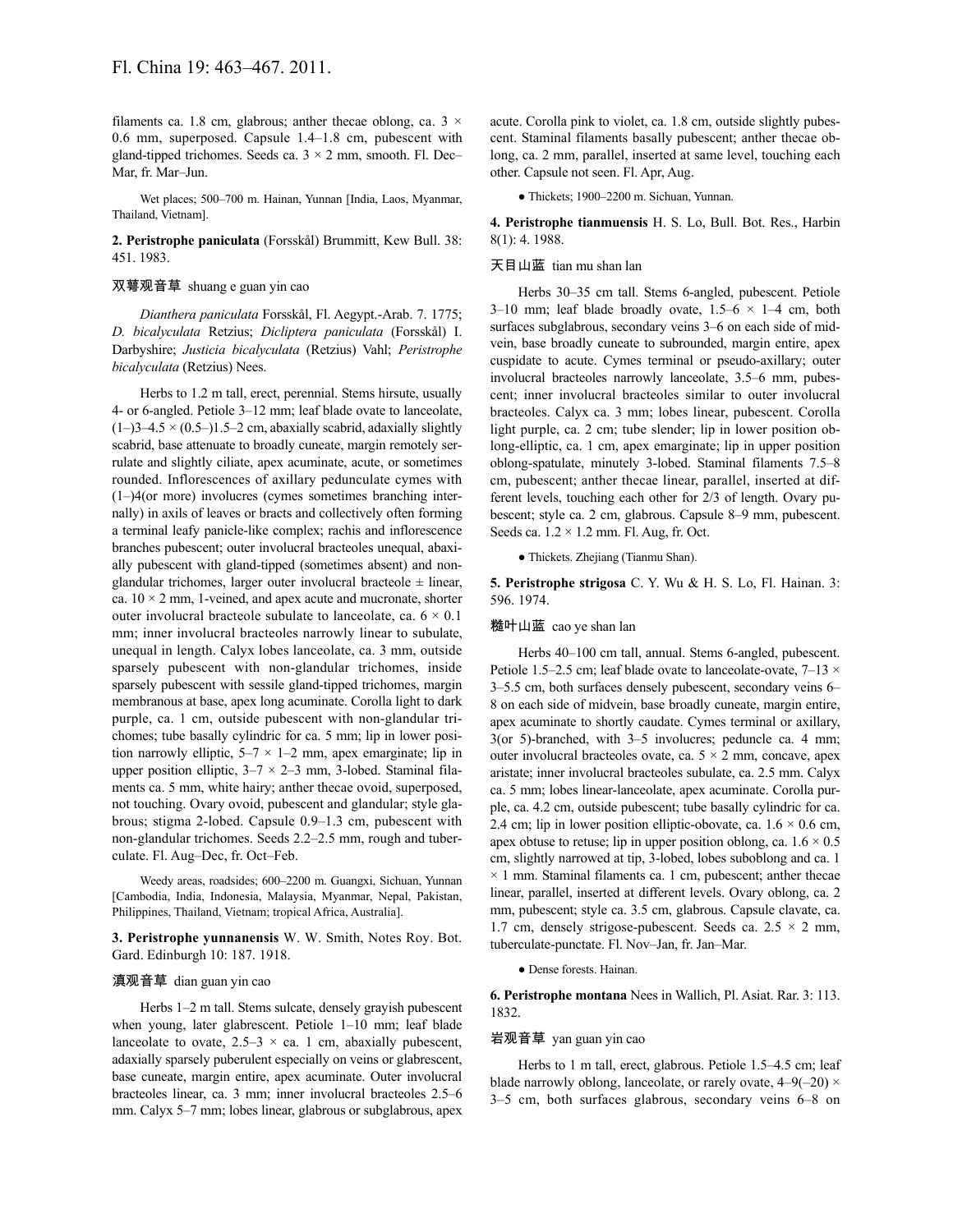each side of midvein, base rounded, margin entire, apex acute. Cymes terminal or axillary; peduncle 1.5–1.7 cm; outer involucral bracteoles various, broadly ovate to linear-lanceolate, 1–1.8  $\times$  0.2–1 cm, pinnately veined, base rounded to truncate, margin entire, apex obtuse; inner cymule bracteoles linear, 3–4 mm. Calyx ca. 5 mm; lobes linear. Corolla pink, 4.5–6 cm, outside glabrous; lip in lower position elliptic, apex emarginate; lip in upper position oblong, 3-lobed. Filaments pubescent; anther thecae linear. Ovary glabrous; style glabrous. Capsule ca. 2 cm, shiny, glabrous. Seeds ca.  $3 \times 2.6$  mm. Fl. Oct–Dec, fr. Dec– Feb.

Wet shady cliffs. Hainan [India, Sri Lanka].

**7. Peristrophe bivalvis** (Linnaeus) Merrill, Interpr. Herb. Amboin. 476. 1917.

#### 观音草 guan yin cao

*Justicia bivalvis* Linnaeus, Syst. Nat., ed. 10, 2: 850. 1759; *Hypoestes bodinieri* H. Léveillé; *J. baphica* Sprengel; *J. roxburghiana* Roemer & Schultes; *J. tinctoria* Roxburgh; *Peristrophe baphica* (Sprengel) Bremekamp; *P. roxburghiana* (Roemer & Schultes) Bremekamp; *P. tinctoria* (Roxburgh) Nees.

Herbs to 1 m tall, perennial. Stems 5- or 6-angled, much branched, sulcate, pubescent. Petiole to 3.5 cm; leaf blade ovate to lanceolate-ovate,  $3-14.5 \times 1.5-5.3$  cm, both surfaces puberulent (especially along midvein) or becoming subglabrescent, secondary veins 5 or 6 on each side of midvein, base broadly cuneate to subrounded, margin entire to sinuate, apex acuminate to acute. Cymes axillary or terminal, pedunculate, often consisting of 1–3(or more) pedunculate involucres terminating branches; peduncle 0.3–2.3 cm; outer involucral bracteoles broadly ovate, ovate, or elliptic, unequal in size, puberulent to subglabrous, base rounded to cuneate, apex acute; larger outer involucral bracteole  $(1.8-)2.3-3.3 \times 0.8-1.5$  cm; smaller outer involucral bracteole  $0.71-0.85 \times$  as long as larger one; inner cymule bracteoles triangular-subulate, 1–2 mm. Calyx 4.5–5 mm, pubescent; lobes lanceolate. Corolla pink, 3.5–5.7 cm, outside pubescent with non-glandular trichomes; tube ca. 1.5 mm in diam.; lip in lower position broadly ovate-elliptic,  $2.2-2.6 \times$ ca. 1.8 cm, apex emarginate; lip in upper position oblong, 2–2.5  $\times$  ca. 0.9 cm, 3-lobed. Staminal filaments ca. 1.3 cm, puberulent; anther thecae linear, subequally to unequally inserted (overlapping for most of their length), 3.2–4 mm. Ovary pubescent; style glabrous; stigma 2-cleft. Capsule ca. 1.5 cm, pubescent. Seeds ca.  $1.5 \times 1.5$  mm. Fl. Aug–Mar.

Forests; 500–1000 m. Fujian, Guangdong, Guangxi, Guizhou, Hainan, Hunan, Jiangxi, Taiwan, Yunnan [Cambodia, India, Indonesia, Laos, Malaysia, Thailand, Vietnam].

**8. Peristrophe floribunda** (Hemsley) C. Y. Wu & H. S. Lo, Fl. Hainan. 3: 561. 1974.

# 海南山蓝 hai nan shan lan

*Dicliptera crinita* (Thunberg) Nees var. *floribunda* Hemsley, J. Linn. Soc., Bot. 26: 248. 1890.

Herbs, erect, perennial. Stems stout, 4-angled, sulcate, pu-

bescent. Petiole 0.5–2 cm; leaf blade ovate to lanceolate, 2–9 × 1.5–3.5 cm, both surfaces pubescent along veins, secondary veins 4–6 on each side of midvein, base broadly cuneate to subrounded, margin entire, apex acuminate to acute-acuminate. Cymes terminal or axillary; outer involucral bracteoles narrowly ovate to lanceolate, unequal in size, both surfaces pubescent, base cuneate, rounded, or sometimes cordate, margin entire and ciliate, apex acuminate; larger outer involucral bracteoles  $1.5-2 \times 0.3-0.5$  cm; smaller outer involucral bracteoles 4/5–5/6 size of larger ones; inner involucral bracteoles shorter than calyx. Calyx ca. 4.5 mm, pubescent; lobes ca. 3.5 mm. Corolla light purple to pink, outside pubescent; tube slender, ca. 1 mm in diam.; lip in lower position ovate-elliptic, apex slightly emarginate; lip in upper position oblong, 3-lobed. Staminal filaments ca. 1 cm, pubescent; anther thecae linear, parallel, slightly unequally inserted. Ovary hirsute; style basally hirsute. Capsule 1.2–1.3 mm, densely pubescent. Seeds ca. 2.5 mm in diam. Fl. Jun–Sep.

Valleys, forests. Fujian, Guangdong, Guizhou, Hainan, Hunan, Sichuan, Yunnan [India].

**9. Peristrophe fera** C. B. Clarke in J. D. Hooker, Fl. Brit. India 4: 556. 1885.

### 野山蓝 ye shan lan

*Peristrophe fera* var. *intermedia* C. B. Clarke; *P. jalappifolia* Nees.

Herbs to 1 m tall, erect. Stems 4-angled, sulcate, pubescent. Petiole 5–10(–20) mm; leaf blade ovate to ovate-lanceolate,  $5-10 \times 2-4.3$  cm, both surfaces pubescent, secondary veins 3–5 on each side of midvein, base broadly cuneate, margin subentire or apically obscurely dentate, apex acuminate. Cymes terminal or axillary in apical leaf axils, densely pubescent; outer involucral bracteoles ovate to oblong, unequal in size, slightly villous, base subcordate, margin ciliate, apex acuminate: larger outer involucral bracteoles ca.  $1.5 \times 0.8$ –1 cm; smaller outer involucral bracteoles  $4/5-5/6$  size of larger ones; inner involucral bracteoles 2.2–2.5 mm. Calyx 4–5 mm, pubescent; lobes linear, apex acuminate. Corolla 3–4 cm, outside pubescent; tube ca. 1.5 mm in diam.; lip in lower position broadly elliptic, apex emarginate; lip in upper position narrowly oblong, apex 3-lobed. Staminal filaments ca. 1.5 cm, villous; anther thecae linear, parallel, slightly unequally inserted. Ovary pubescent; style basally hirsute. Capsule ca. 1.4 cm, pubescent. Seeds ca.  $1.5 \times 1.5$  mm. Fl. Jul–Aug.

Dense forests. Guizhou, Hainan, Yunnan [India].

**10. Peristrophe japonica** (Thunberg) Bremekamp, Boissiera 7: 194. 1943.

### 九头狮子草 jiu tou shi zi cao

*Dianthera japonica* Thunberg in Murray, Syst. Veg., ed. 14, 64. 1784; *Dicliptera buergeriana* Miquel; *D. crinita* (Thunberg) Nees; *D. japonica* (Thunberg) Makino; *D. uraiensis* Hayata; *Justicia crinita* Thunberg; *Peristrophe chinensis* Nees; *P. guangxiensis* H. S. Lo & D. Fang.

Herbs 20–80 cm, perennial. Stems 4-angled, basally prostrate and rooting at nodes, bifariously pubescent. Petiole 0.5–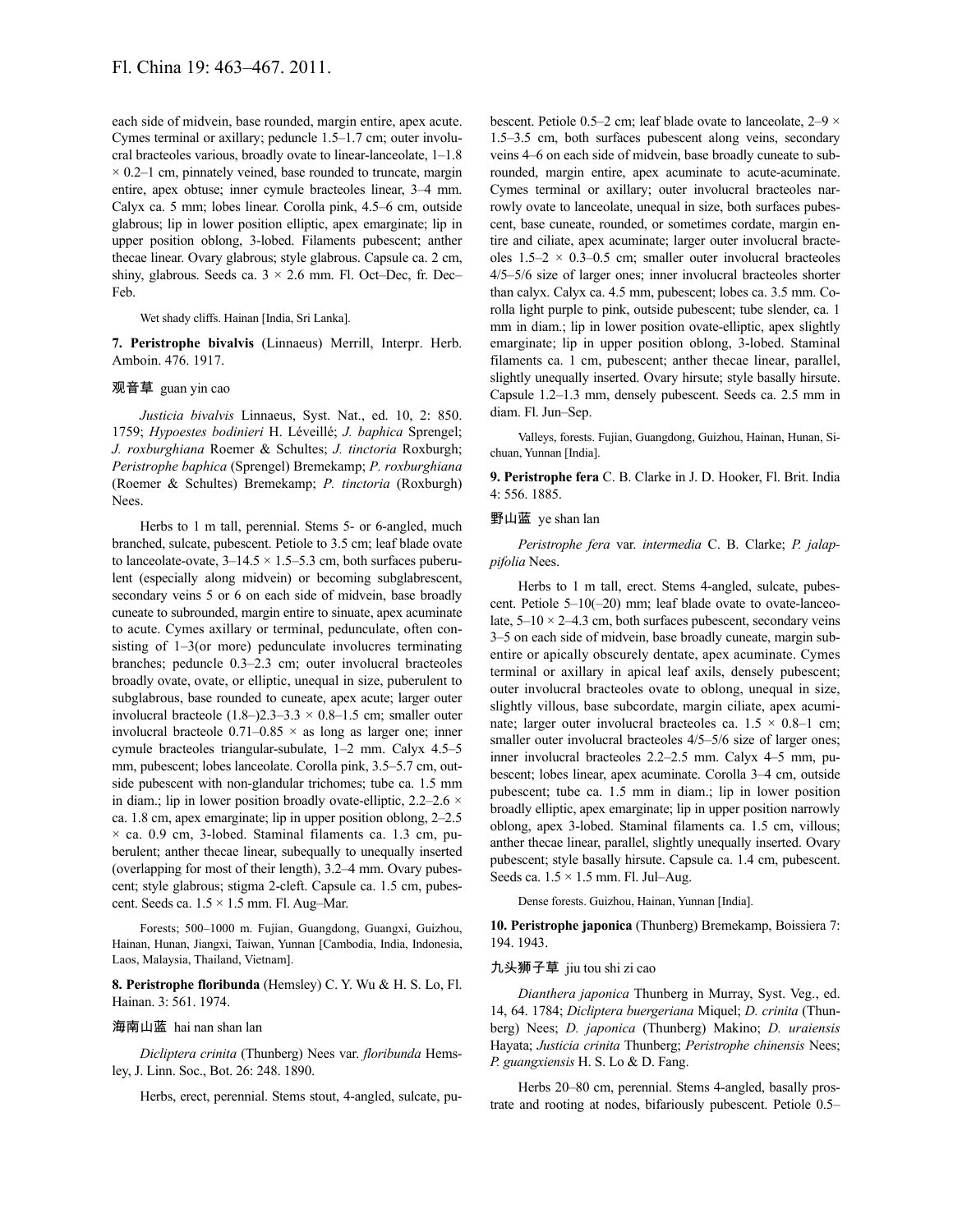1.5 cm; leaf blade lanceolate to ovate-oblong,  $(3-)$ 5–13  $\times$  (1–) 2.5–4.5 cm, both surfaces sparsely pubescent (especially along midvein), secondary veins 3–5 on each side of midvein, base obtuse to cuneate, margin entire or slightly sinuate, apex acuminate to caudate. Inflorescences terminal or axillary pedunculate cymes from axils of distal leaves, cymes consisting of 1–4(or more) pedunculate involucres; involucres bearing 1–3 flowers; peduncle 0.7–5.5 cm; outer involucral bracteoles ovate to elliptic, subequal to unequal in size, abaxially subglabrous to puberulent, base cuneate to truncate, margin entire, apex acute to obtuse; larger outer involucral bracteoles  $1.1-2.5 \times 0.5-1.8$  cm; smaller outer involucral bracteoles  $8-17 \times 3-9$  mm; inner involucral bracteoles linear, 2–3 mm, abaxially puberulent, apex acuminate. Calyx ca. 4 mm; lobes subulate, pubescent. Corolla white to pale pink to light purple and with pink specks or dark lines on limb, 2–3.4 cm, outside pubescent with non-glandular trichomes; tube basally ca. 1 mm wide for ca. 1.5 cm; lip in lower position elliptic to subcircular,  $8-15 \times 3-11$  mm, entire or slightly emarginate; lip in upper position oblong,  $9-15 \times 4-7$ mm, 3-lobed. Staminal filaments ca. 7 mm, pubescent; anther thecae linear, ca. 1.2 mm, parallel, unequally inserted to superposed. Ovary pilose; style ca. 2 cm; stigma 2-cleft. Capsule 0.8–1.2 cm, pubescent with gland-tipped and non-glandular trichomes. Seeds ca. 2 mm in diam., tuberculate. Fl. Jul–Feb, fr. Jul–Oct.  $2n = 48$ .

Roadsides, grasslands, streamsides, montane slopes, trailsides, evergreen broad-leaved forests, *Machilus*-*Castanopsis* forests; below 1500 m. Anhui, Chongqing, Fujian, Guangdong, Guangxi, Guizhou, Hainan, Henan, Hubei, Hunan, Jiangsu, Jiangxi, Sichuan, Taiwan, Yunnan, Zhejiang [Japan].

This species is used medicinally.